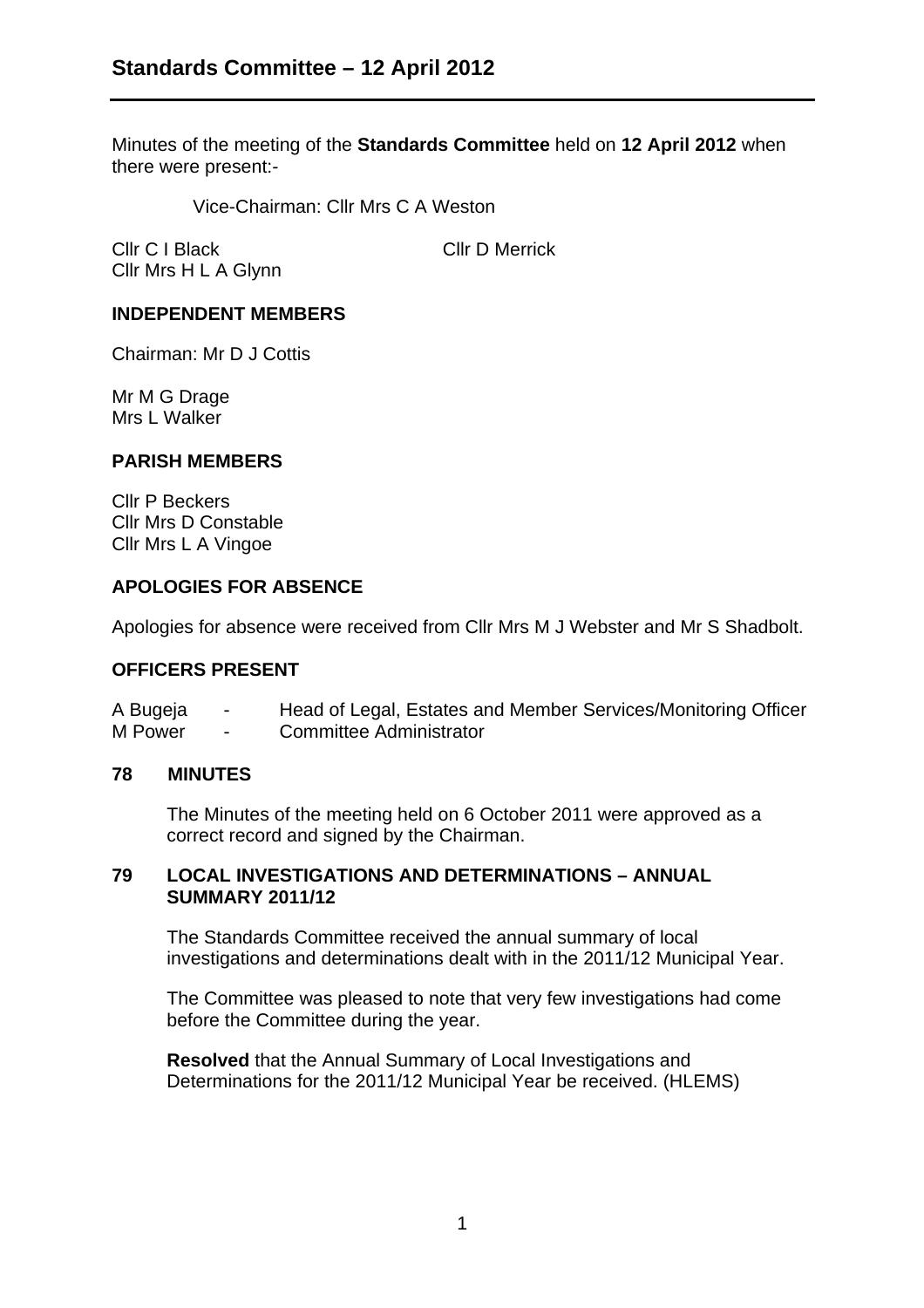# **80 THE LOCALISM ACT 2011 – THE NEW STANDARDS REGIME**

The Committee considered the report of the Head of Legal, Estates and Member Services describing the changes and recommending the actions required for the Council to implement the new standards regime.

During discussion, the following was noted:-

- Regulations detailing how the new standards regime will operate should be available to be brought to the June 2012 meeting of the Standards Committee. Local authorities will develop their own procedures under the new system.
- Parish Councillors will be represented on the Standards Committee but will not have voting rights; District Council Members of the Committee only will be eligible to vote.
- Whilst both the Department of Communities and Local Government and the Local Government Association had recently published illustrative texts of what a code might look like, these represented broad statements of principle rather than specific detail and being deficient in a number of respects did not provide a reasonable basis for addressing Member conduct.

The Committee endorsed the proposed Code of Conduct, subject to inclusion of the word 'or' at the end of paragraph 4(a)(i).

With regard to Independent Persons, the Committee agreed that there would be value in having three appointees. This would facilitate interaction and avoid potential feelings of isolation. Three appointees would usefully increase the available resource, given the potential problems of conflict that could be associated with having only one Independent Person when the role includes being able to be consulted by both the District Council before reaching a finding and a Member against whom a complaint has been made.

The Independent persons' role would be shaped by experience of the new arrangements and the pending regulations but they could be invited to attend and observe hearings as well as meetings of the Standards Committee, but would not have the right to vote. It was hoped that collaboration with partner authorities could result in combined support and training for Independent Persons.

There is no prescribed level of remuneration for independent persons within the legislation; this will be a matter for individual authorities to determine; it is recommended that the initial level of allowance be devised by the Monitoring Officer, in consultation with the Chairman of the Standards Committee and the Leader of the Council.

Parish/Town Councils are obliged to maintain high standards and have a statutory obligation to adopt a Code of Conduct. It was confirmed that under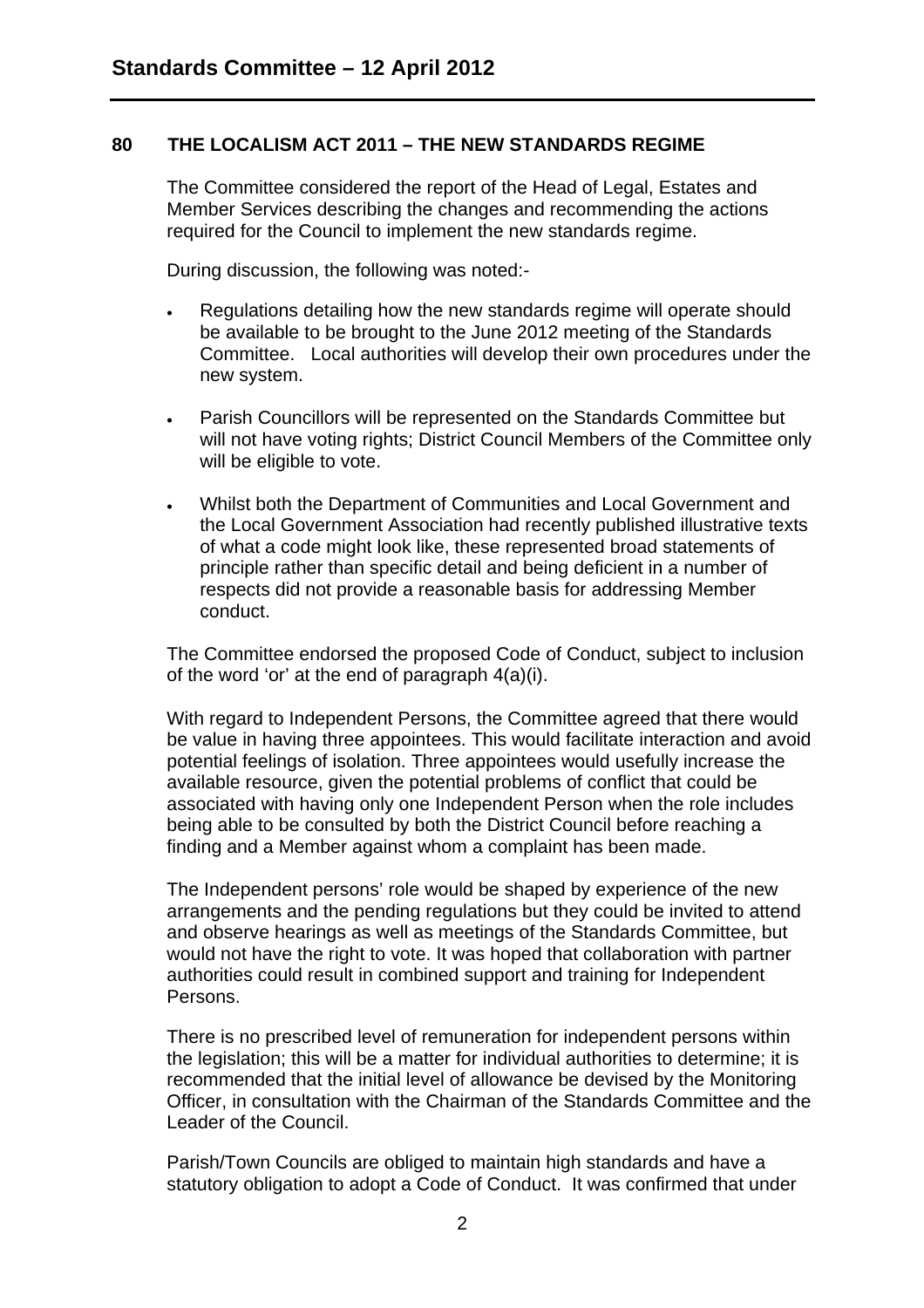the new arrangements the Standards Committee will not have any powers to impose sanctions where a Parish/Town Council is found to have failed to comply with the Code of Conduct, only make recommendations to the Clerk of the Parish/Town Council. Parish/Town Councils can choose to be bound by any recommendation of the Standards Committee in respect of matters relating to the Code, which would add strength to the process. The Monitoring Officer would be discussing the proposals with the Rochford Hundred Association of Councils, at which Parish/Town Councils would be encouraged to adopt a consistent approach to the District Council Code.

### **Recommended** to Full Council:-

- (1) That a Standards Committee comprising eight elected Members of the District Council, appointed proportionally, and three Parish Council coopted non-voting Members be established to commence with effect from 1 July 2012. The Committee to deal with standards issues and associated case work and to continue the current Committee's involvement with Member training.
- (2) That Mr M Drage and Mrs L Walker be appointed as Independent Members of the Standards Committee for the 2012/13 Municipal Year up to 1 July 2012.
- (3) That authority be delegated to the Monitoring Officer, after consultation with the Chairman of the Standards Committee and the Leader of the Council, to amend the Code of Conduct to take account of the provisions of any forthcoming primary or subordinate legislation enacted and the publication of regulations relating to registration and disclosure.
- (4) That, subject to (3) above and inclusion of the word 'or' at the end of paragraph 4(a)(i), the Code of Conduct, as appended to the report of the Head of Legal, Estates and Member Services, be adopted to be effective from 1 July 2012 or such other date as may be appointed by the Secretary of State for the provisions of section 27 Localism Act 2011 to come into force.
- (5) That the current Member undertaking on acceptance of office regarding compliance with the Code of Conduct remains unchanged.
- (6) That the Monitoring Officer be appointed as the Proper Officer to receive complaints of failure to comply with the Code of Conduct.
- (7) That authority be delegated to the Monitoring Officer, after consultation with the Independent Person, to determine whether a complaint merits formal investigation and to arrange such investigation. The Monitoring Officer to seek resolution of complaints without formal investigation wherever practicable, and to have discretion to refer decisions on an investigation to the Standards Committee where the Monitoring Officer feels that it would be inappropriate to take the decision, and to report annually to the Standards Committee on the discharge of this function.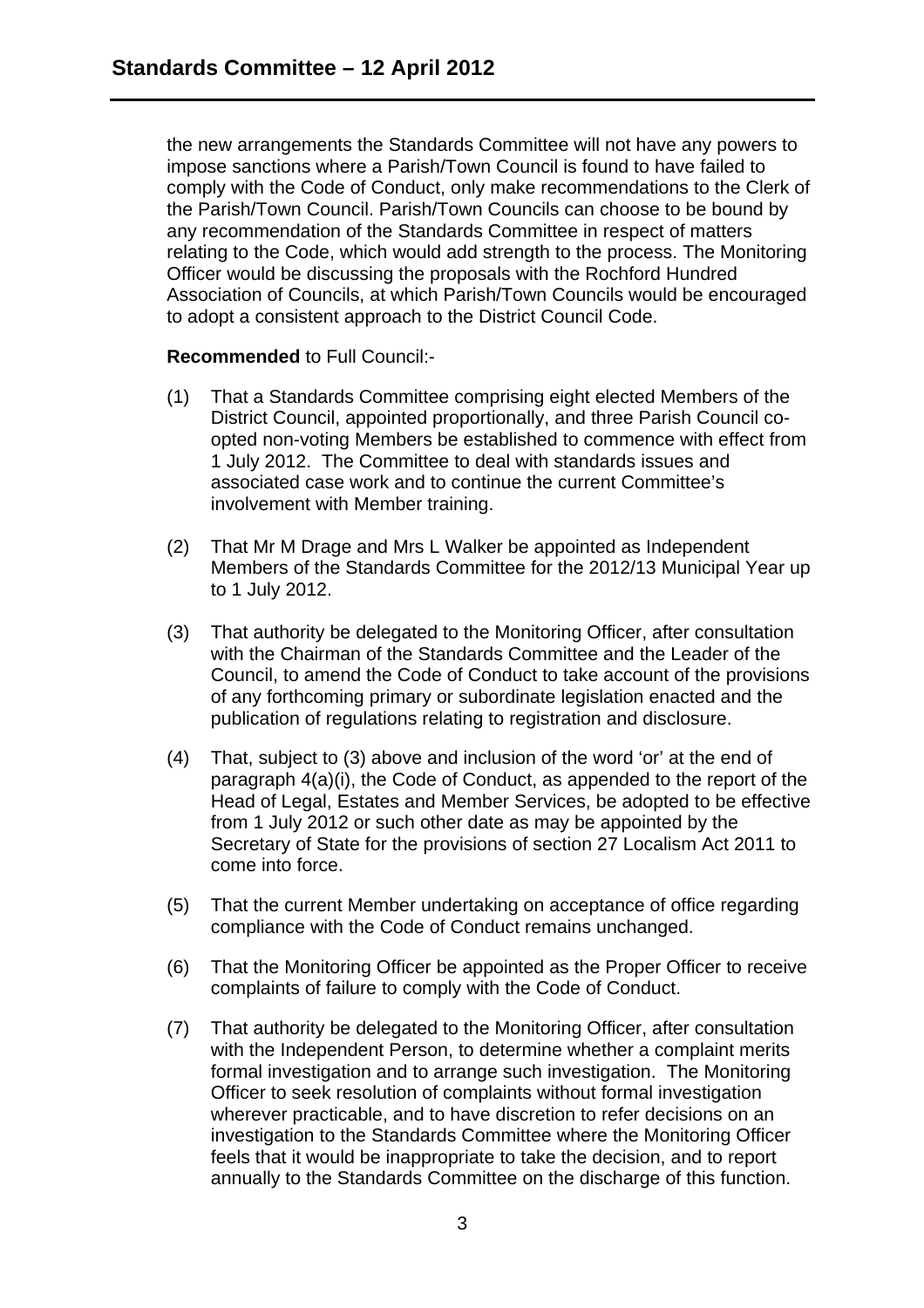- (8) That, where an investigation finds no evidence of failure to comply with the Code of Conduct, the Monitoring Officer close the matter, providing a copy of the report and findings of the investigation to the complainant, to the Member concerned and to the Independent Person, and reporting the findings to the Standards Committee for information.
- (9) That, where an investigation finds evidence of a failure to comply with the Code of Conduct, the Monitoring Officer, in consultation with the Independent Person, seeks local resolution to the satisfaction of the complainant in appropriate cases, with a summary report for information to Standards Committee. Where such local resolution is not appropriate, or not possible, the Monitoring Officer is to report the investigation findings to a Hearings Panel (Sub-Committee) of the Standards Committee for local hearing.
- (10) That authority be delegated to Hearings Panels (Sub-Committees of the Standards Committee) to take decisions in respect of a Member who is found on hearing to have failed to comply with the Code of Conduct, such decisions to include:-
	- Reporting findings to the Council *[or to the Parish Council]* for information;
	- Recommending to the Member's Group Leader (or in the case of ungrouped Members, recommending to Council) that he/she be removed from any or all Committees or Sub-Committees.
	- Recommending to the Leader of the Council that the Member be removed from the Cabinet, or removed from particular Portfolio responsibilities;
	- Instructing the Monitoring Officer to *[or recommending that the Parish Council]* arrange training for the Member;
	- Removing [or recommending to the Parish Council that the Member be removed] from all outside appointments to which he/she has been appointed or nominated by the Authority [or by the Parish Council];
	- Withdrawing [or recommending to the Parish Council that it withdraws] facilities provided to the Member by the Council, such a website and/or email and Internet access; or
	- Excluding *[or recommending that the Parish Council exclude]* the Member from the Council's offices or other premises, with the exception of meeting rooms as necessary for attending Council, Committee and Sub-Committee meetings.
- (11) That the Monitoring Officer, in consultation with the Chairman of the Standards Committee and the Leader of the Council, be authorised to set the initial allowances and expenses for the Independent Persons and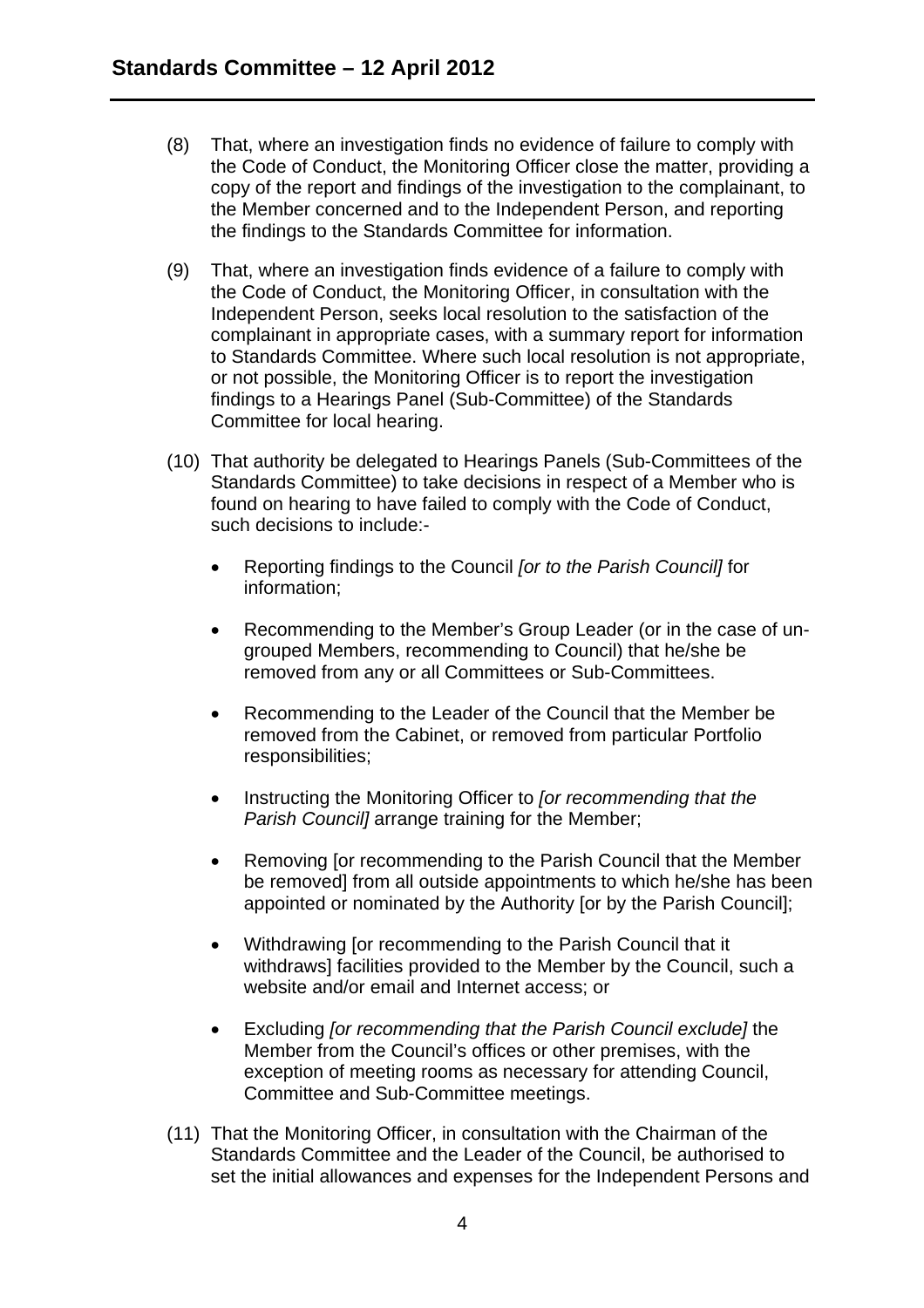that this function be subsequently delegated to the Standards Committee. In terms of appointment:-

- (a) The Monitoring Officer to advertise a vacancy for the appointment of three Independent Persons.
- (b) A Panel, comprising three Members of the Standards Committee, be set up to short-list and interview candidates and to make recommendations to Council for appointment.
- (12) That the Monitoring Officer prepares and maintains a new Register of Members' Interests to comply with the requirements of the Act and the Council's Code of Conduct and ensure that it is available for inspection as required by the Act. The Monitoring Officer to also:-
	- (a) Ensure that all Members are informed of their duty to register interests.
	- (b) Prepare and maintain new Registers of Members' Interests for each Parish Council to comply with the Act and any Code of Conduct adopted by each Parish Council, and ensure that it is available for inspection as required by the Act.
	- (c) Inform Parish Clerks on the new registration arrangements.
- (13) That the Constitution be amended to include a requirement that a Member must withdraw from the meeting room, including from the public gallery, during the whole of consideration of any item of business in which he/she has a Disclosable Pecuniary Interest, except where he/she is permitted to remain as a result of the grant of a dispensation.
- (14) That, in terms of the granting of dispensations:-
	- (a) Authority be delegated to the Monitoring Officer to grant dispensations with an appeal to the Standards Committee in the following circumstances:-
		- That so many members of the decision-making body have Disclosable Pecuniary Interests in a matter that it would 'impede the transaction of the business'.
		- That, without a dispensation, no member of the Cabinet would be able to participate in the matter.
	- (b) Authority be delegated to the Standards Committee, after consultation with an Independent Person, to grant dispensations in the following circumstances:-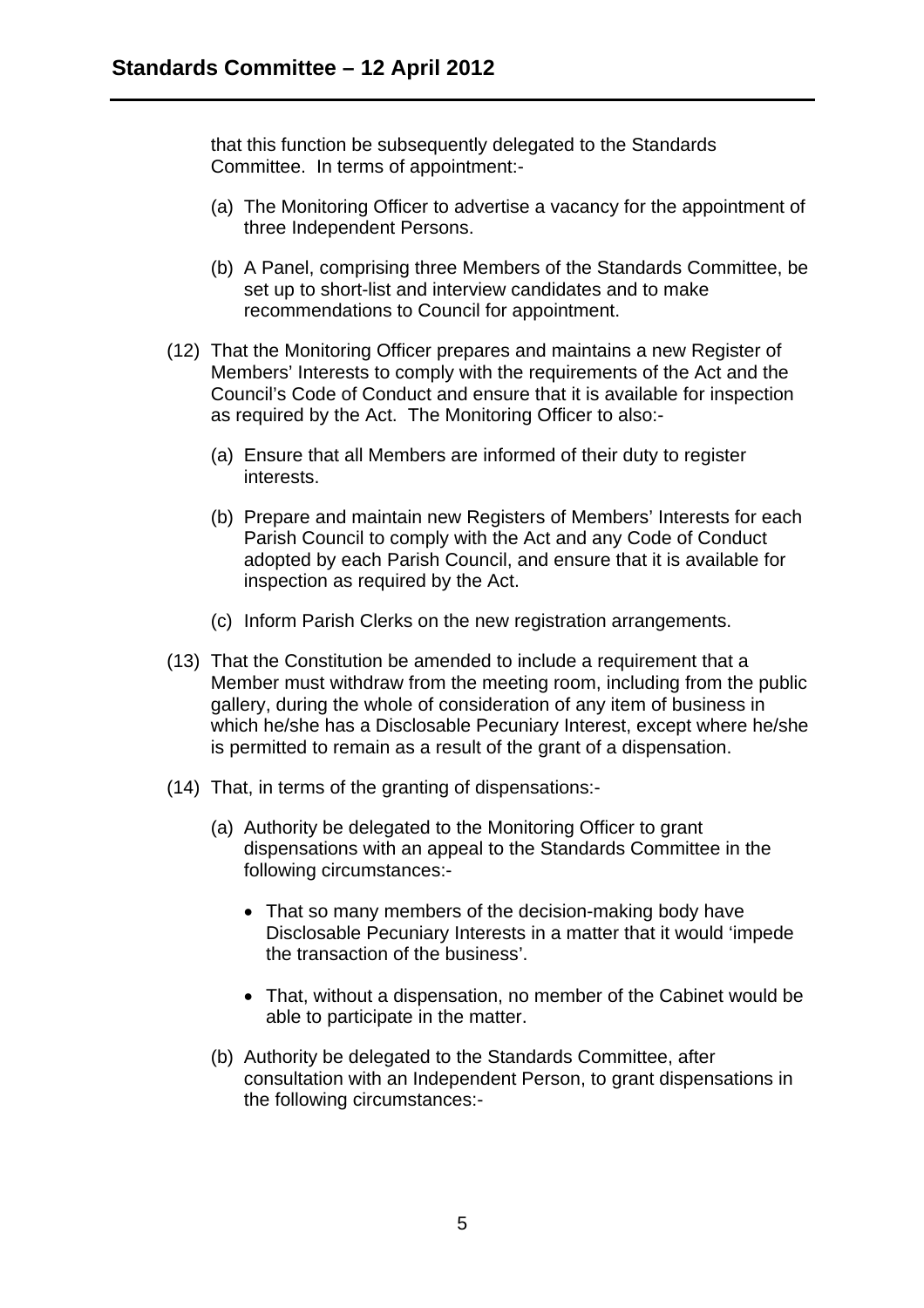- That, without the dispensation, the representation of different political groups on the body transacting the business would be so upset as to alter the outcome of any vote on the matter.
- That the Authority considers that the dispensation is in the interests of persons living in the Authority's area.
- That the Authority considers that it is otherwise appropriate to grant a dispensation.
- (15) That appropriate adjustments be made to the Council's Constitution to reflect the above decisions and that the Monitoring Officer submit revised rules of procedure for the investigation and determination of complaints ('arrangements') to the meeting of the Standards Committee scheduled for 12 June 2012 for final endorsement. (HLEMS)

# **81 MEMBER LEARNING AND DEVELOPMENT 2012/13**

Members are invited to give consideration to the proposals for the Member Learning and Development Programme for 2012/13.

It was noted that the response rate for completed Member self-assessment questionnaires is now just over 70%. Since the report was issued, additional courses have been added to the training programme in Part 1 and others moved to Part 2 of the programme, due primarily to changes in the timescale for enacting new legislation.

Following discussion of the introduction of a charge for Parish/Town Council attendance at District Council learning and development courses, the following points were made:-

- Charging may be more of a challenge financially for smaller Parish Councils. It was noted that Parish/Town Councils would continue to be invited to attend appropriate Member training events at no cost, where the training is on a topic where it would benefit the District Council for the Councils to attend.
- It was noted that Parish/Town Councils have access also to training under the Essex Association of Local Councils.
- Parish/Town Council attendees at training courses will be provided with course handouts; this information can then be relayed to the Clerk/other Members of the Parish/Town Council.
- It was noted that a special training session for all Members of the District to attend on the new Code of Conduct will be held when the regulations are available.